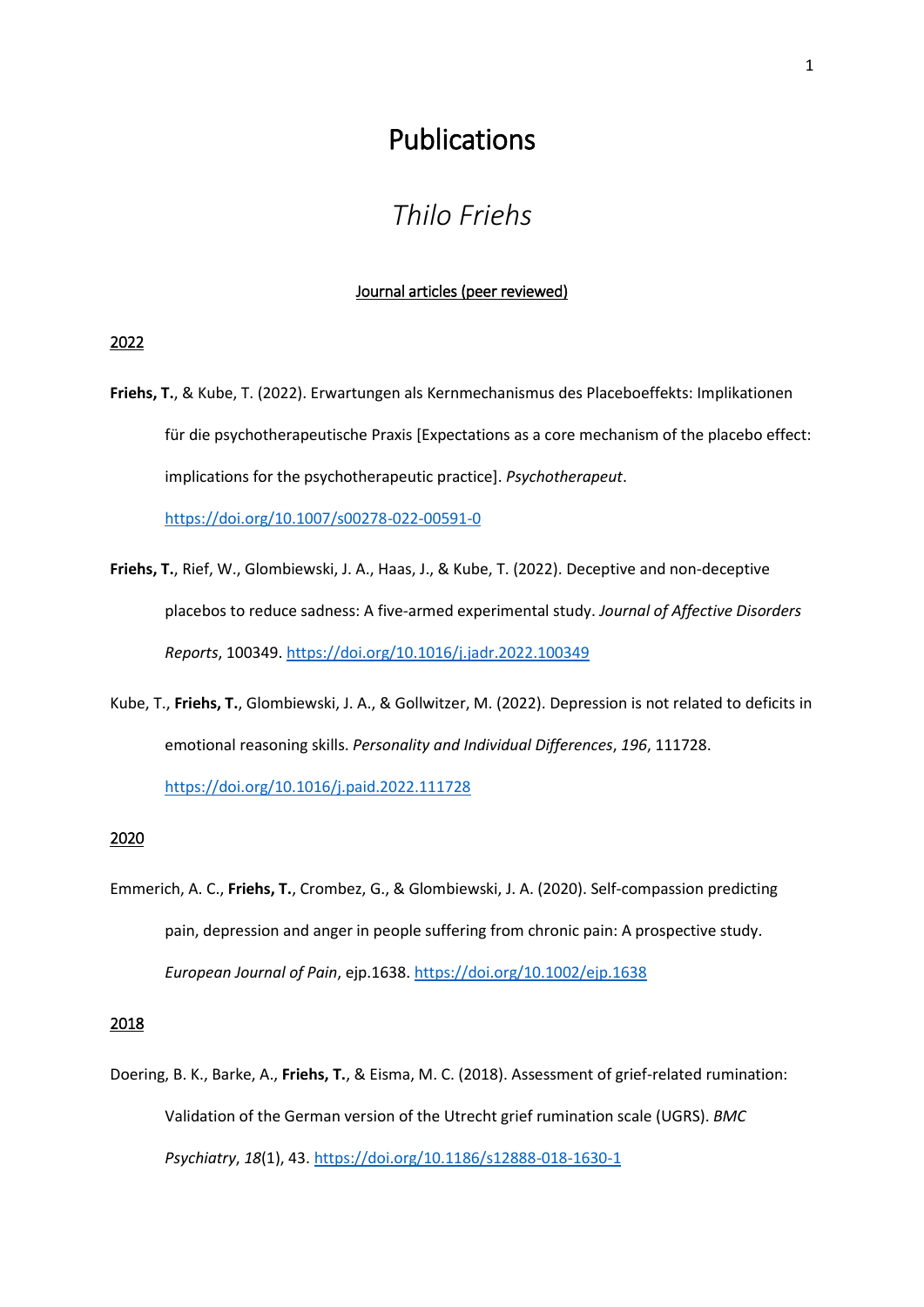- **Friehs, T.** (2021). Behandlungserwartungen verändern eine Open-label Placebostudie im Hitzeschmerzparadigma [Changing treatment expectations - an open-label placebo study using the heat pain paradigm]. Presentation at the *1. Deutscher Psychotherapiekongress (Deutsche Gesellschaft für Psychologie, DGPs) [1st German congress on Psychotherapy (German Psychological Society)]*, Berlin, Germany.
- **Friehs, T.**, Kube, T. (2021). How to build expectations: A study comparing deceptive and open-label placebo in sadness. Presentation at the *3 rd International Conference of the Society for Interdisciplinary Placebo Studies (SIPS)*, Baltimore, USA (online conference).
- **Friehs, T.**, Rief, W., Glombiewski, J. A., Haas, J., Kube, T. (2021). Placebos mit und ohne Täuschung ein fünfarmiges Experiment bei Traurigkeit [Placebos with and without deception - a fivearmed experiment on sadness]. Presentation at the *38. Symposium der Fachgruppe Klinische Psychologie und Psychotherapie der Deutschen Gesellschaft für Psychologie (DGPs) [38th Symposium of the Division of Clinical Psychology and Psychotherapy of the German Psychological Society]*, Mannheim, Germany (online conference).
- **Friehs, T.**, Rief, W., Glombiewski, J. A., Haas, J., Kube, T. (2019). How to administer deceptive and open-label placebos? A five-armed experimental study on sadness. Poster presentation at the 2 nd *Official SIPS conference on Placebo Studies (Society for Interdisciplinary Placebo Studies, SIPS)*, Leiden, Netherlands.
- **Friehs, T.**, Rief, W., Glombiewski, J. A., Haas, J., Kube, T. (2019). Wie kann die Wirkung verdeckter und offener Placebos optimiert werden? – Erkenntnisse eines fünfarmigen Experiments bei Traurigkeit [How can the effects of deceptive and non-deceptive placebos be optimized? - Findings from a five-arm experiment on sadness]. Poster presentation at the *37. Symposium der Fachgruppe Klinische Psychologie und Psychotherapie der Deutschen Gesellschaft für*